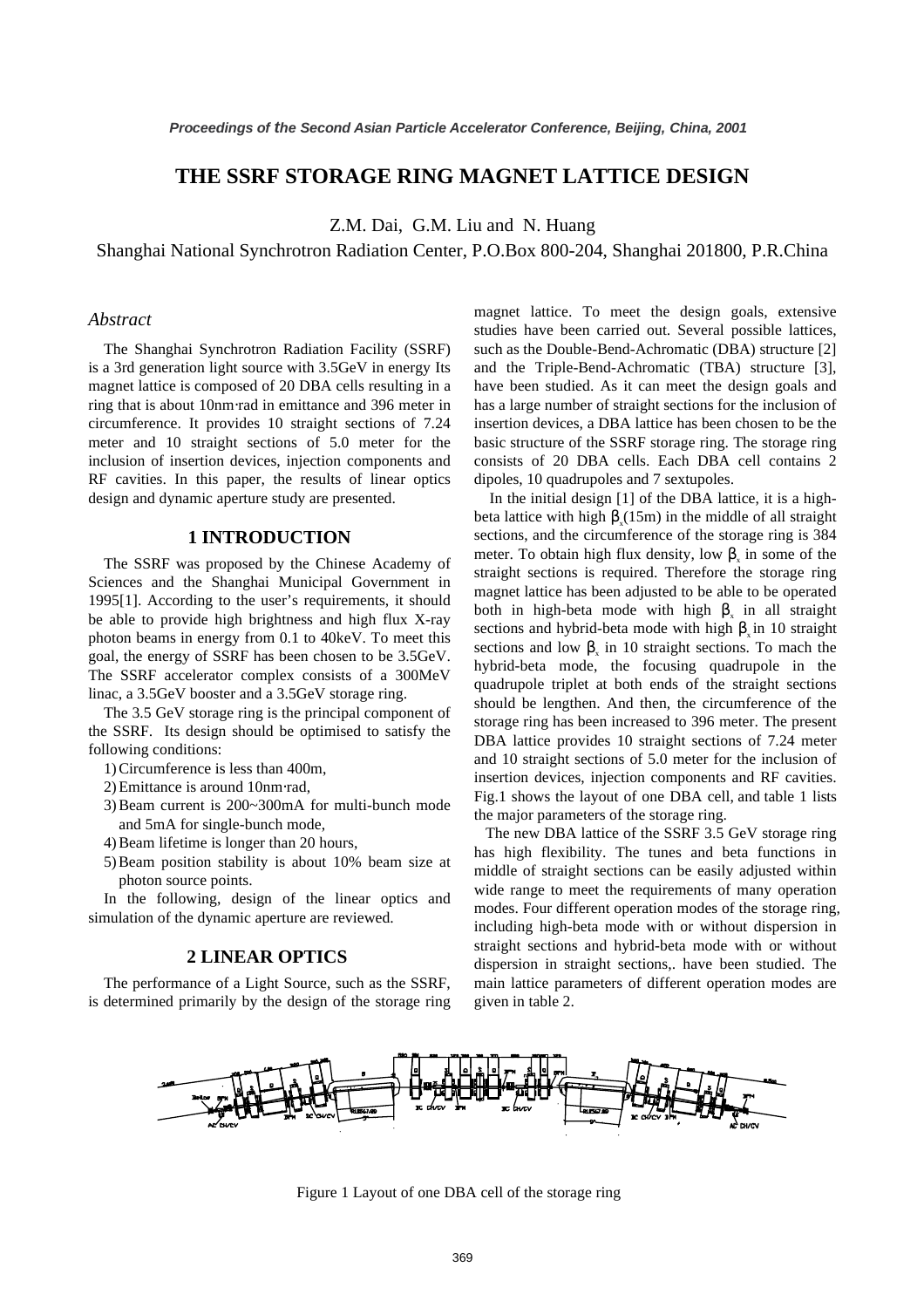| Operation energy E (GeV)                         | 3.5                   |  |  |
|--------------------------------------------------|-----------------------|--|--|
| Lattice type                                     | <b>DBA</b>            |  |  |
| Number of cells $N_c$                            | 20                    |  |  |
| Circumference $C(m)$                             | 396                   |  |  |
| Straight length (m):                             |                       |  |  |
| Long straight                                    | $7.24 \times 10$      |  |  |
| Short straight                                   | $5.0 \times 10$       |  |  |
| Beam current $I(mA)$ :                           |                       |  |  |
| Multi-bunch                                      | $200 - 300$           |  |  |
| Single-bunch                                     | 5                     |  |  |
| Injection energy $E_i$ (GeV)                     | 3.5                   |  |  |
| Nat. emittance $\varepsilon_{\rm so}$ (nm · rad) | $5 - 12$              |  |  |
| Lifetime (hours)                                 | >20                   |  |  |
| Harmonic number                                  | 660                   |  |  |
| RF frequency (MHz)                               | 499.654               |  |  |
| RF Voltage (MV)                                  | 4.0                   |  |  |
| Single turn loss $U_0$ (MeV)                     | 1.256                 |  |  |
| Nat. energy spread $\sigma_{\rm E}$              | $9.23 \times 10^{-4}$ |  |  |
| Damping time $\tau_{x}/\tau_{y}$ (ms)            | 7.35/7.36/3.68        |  |  |

Table 1 Major storage ring parameters

Table 2 Summary of main parameters of different modes

| Operation mode                         | Hybrid Beta |       | High Beta |       |
|----------------------------------------|-------------|-------|-----------|-------|
| Emittance (nm· rad)                    | 11.8        | 5.8   | 12.1      | 4.8   |
| Betatron tune Q.                       | 22.19       | 22.19 | 18.81     | 18.81 |
| Betatron tune Q                        | 8.23        | 8.23  | 8.77      | 8.77  |
| Momentum<br>Compacn $(\times 10^{-4})$ | 6.9         | 4.9   | 6.9       | 7.7   |
| Nat. chromat. $\xi$                    | 52.8        | 52.8  | 44.2      | 41.2  |
| Nat. chromat. ξ                        | 24.3        | 24.4  | 23.0      | 23.1  |
| Long straight $\eta_{\nu}(m)$          | 0.0         | 0.15  | 0.0       | 0.20  |
| Short straight $\eta_{\nu}(m)$         | 0.0         | 0.06  | 0.0       | 0.18  |
| Long straight $\beta_{\rm v}(m)$       | 12.0        | 12.0  | 12.0      | 12.0  |
| Long straight $\beta_{v}(m)$           | 3.5         | 3.5   | 3.5       | 3.5   |
| Short straight $\beta_{n}(m)$          | 0.9         | 0.8   | 12.0      | 9.0   |
| Short straight $\beta_v(m)$            | 3.5         | 3.5   | 2.5       | 2.5   |

 In the following, we report the design results in detail for the hybrid beta mode with non-zero dispersion in straight sections. The horizontal beta functions are 12 meter in the middle of long straight sections and 0.8 meter in the middle of short straight sections. The storage ring tunes  $Q_{\text{y}}=22.19$  and  $Q_{\text{y}}=8.23$  have been chosen to get low emittance, to avoid the strong resonances in the working diagram and obtain large dynamic aperture, and to provide an efficient horizontal tune for injection. Here, the dispersion is distributed in straight sections to achieve lower emittance. The resulting structure has a natural horizontal emittance  $\varepsilon_{x0}$ =5.8 nm⋅rad and lattice functions shown in Fig.2.



Figure 2 Lattice functions through one cell of the dispersion-distributed hybrid-beta mode

#### **3 DYNAMIC APERTURE**

For high injection efficiency and long beam lifetime, the storage ring should have large enough dynamic aperture. The dynamic aperture is determined by the nonlinear magnetic fields, such as sextupoles, magnet errors, and insertion devices.

In the SSRF magnet lattice, there are 7 sextupoles in each DBA cell (see in fig.1). Three of them (SDs and SF) are located in the arc between two bending magnets, and the others (S1, S2, S3, and S4) are equipped in the quadrupole triplets at both ends of the straight sections. For the normal operation mode with dispersion-free straight sections, SDs and SF are used for chromaticity correction to combat the head-tail instability, and the others are employed for harmonic correction to enlarge the dynamic aperture. For the low-emittance operation mode with dispersion-distributed straight sections, all sextupoles are used together for chromaticity correction and harmonic correction. Extensive studies on optimisation of the location and strength of the sextupoles for different operation modes have been carried out. It was found that the magnet lattice with asymmetry arrangement of the defocusing sextupoles SDs in the arc (see in fig.1) has large enough dynamic aperture and momentum acceptance for both the high beta mode and hybrid beta mode, and is easy to arrange the septa and kickers for injection.

Fig. 3 shows the dynamic aperture in the middle of long straight section for the dispersion-distributed hybrid beta mode without errors. The tune variations versus horizontal and vertical amplitude of betatron oscillations with 1% coupling are shown in Fig.4 and Fig.5, respectively. And the dependence of the tunes upon momentum deviation is given in Fig.6. From these figures, one can see that the horizontal on-momentum dynamic aperture in the middle of long straight section reaches 35 mm and the energy acceptance is larger than 3%. It indicates that the dynamics of the present magnet lattice without errors are good enough.